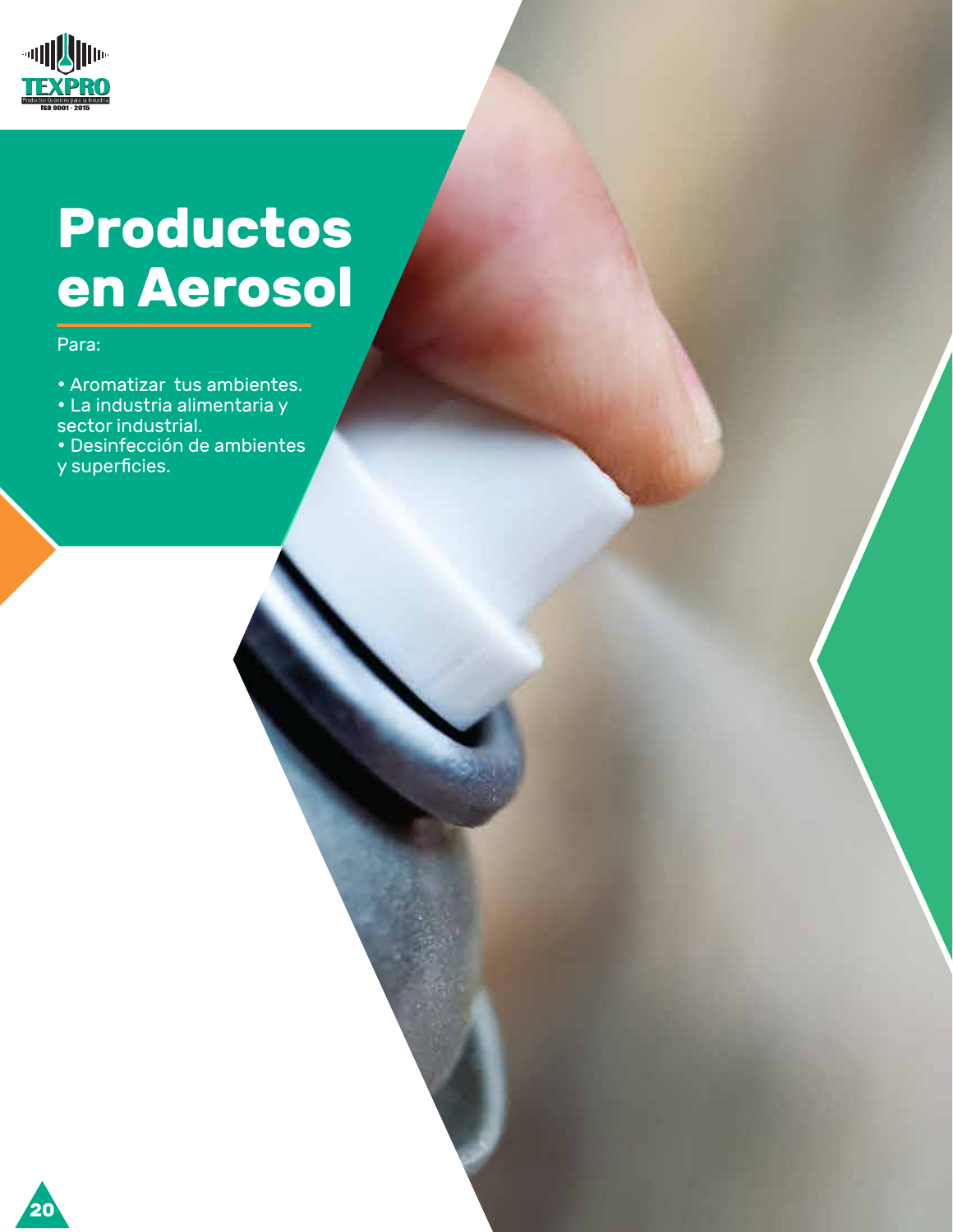# **Aerosoles Ambientales**



### AEROSOLES AMBIENTALES Y DISPENSADORES

| $N^{\circ}$    | <b>NOMBRE</b>                         | <b>CÓDIGO</b> | <b>CAPACIDAD</b> | <b>USOS</b>         |
|----------------|---------------------------------------|---------------|------------------|---------------------|
| 1              | <b>FLOWER SMELL COLONIA</b>           | AE-AM-0001    | 450 cc           | ▍▜▘▎▆▖▎▘▏▏▓▟▟▏      |
| $\overline{2}$ | <b>FLOWER SMELL SEX</b>               | AE-AM-0002    | $450 \text{ cc}$ | ▍▜▘▎▆▖▎▘▎▐▅▖        |
| 3              | RECARGA AEROSOL FLOWER SMELL SEX      | AE-AR-0001    | $200 \text{ cc}$ | ▎▜▘▎▆▖▏▓▕▕▙▅▏       |
| 4              | RECARGA AEROSOL FLOWER SMELL COLONIA  | AE-AR-0003    | $200 \text{ cc}$ | ▎▜▘▎▆▖▎▓▕▕▙▄▏       |
| 5              | RECARGA AEROSOL FLOWER SMELL TWING    | AE-AR-0002    | $200 \text{ cc}$ | ▍▜▘▎▆▖▎▏▏▏▐▅▖▏      |
| 6              | RECARGA AEROSOL FLOWER SMELL TABAX    | AE-AR-0004    | $200 \text{ cc}$ | I THE REAL THE REAL |
| 7              | RECARGA AEROSOL FLOWER SMELL VAINILLA | AE-AR-0005    | $200 \text{ cc}$ | I THE LET'L HAS     |
| R              | DISPENSADOR AUTOMÁTICO DE AEROSOLES   | AR-053-001    |                  |                     |













**Aromatiza todos tus ambientes**

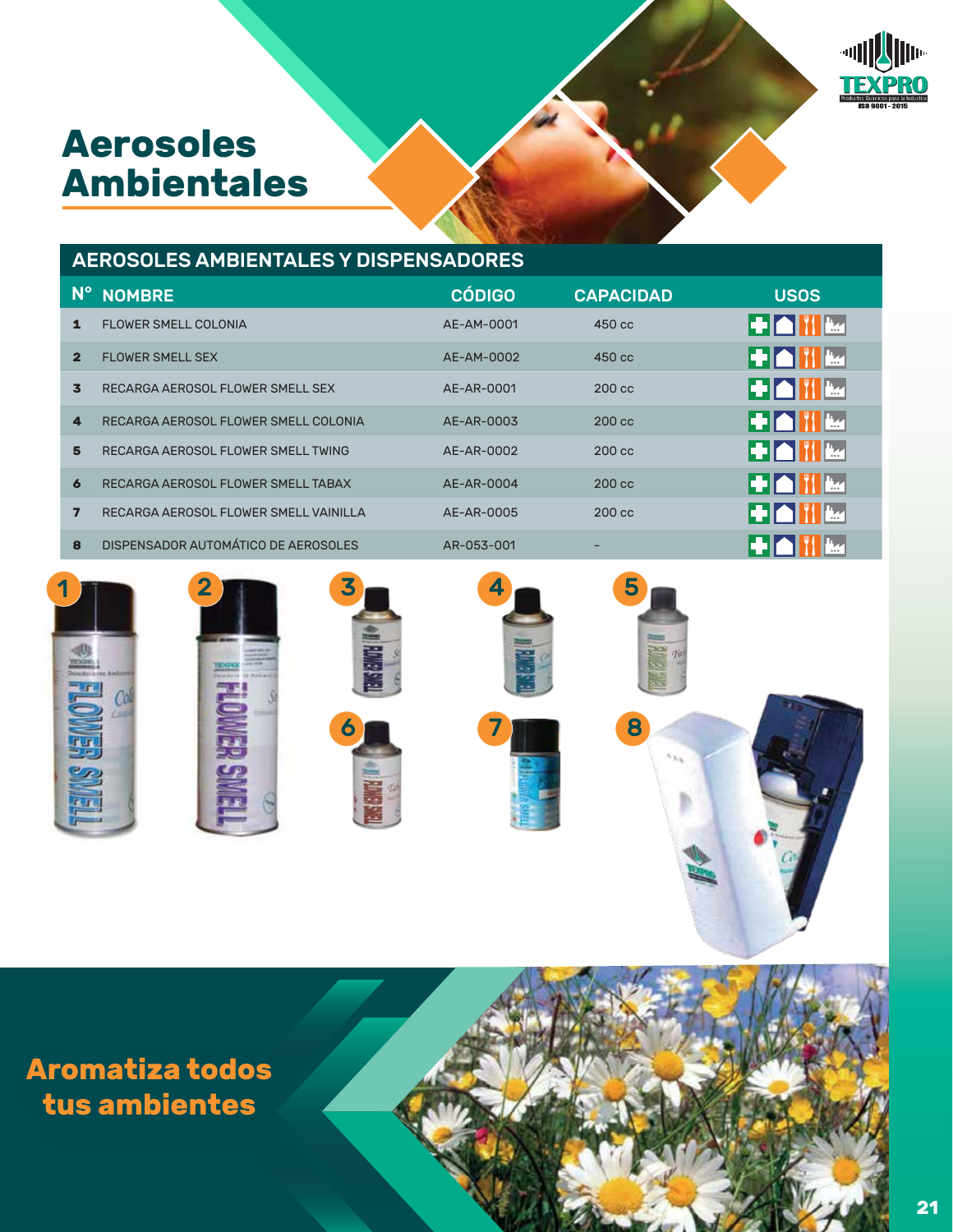

# **Aerosoles Industriales**

#### AEROSOLES INDUSTRIALES EN ENVASES DE ALTA SEGURIDAD

| N°.                     | <b>NOMBRE</b>                                                | <b>CÓDIGO</b> | <b>CAPACIDAD</b> | <b>USOS</b>  |
|-------------------------|--------------------------------------------------------------|---------------|------------------|--------------|
|                         | <b>REPELENT 40</b><br>LUBRICANTE ANTICORROSIVO NO INFLAMABLE | AE-ID-0030    | $450 \text{ cc}$ | ▌▀▛▌▆▊▓▓▊▓▓  |
|                         | <b>CONTAC</b><br>LIMPIADOR DE CONTACTOS ELÉCTRICOS           | AE-ID-0001    | $450 \text{ cc}$ | ▌▜▘▍▆▕▏▓▐▕▙▅ |
| $\overline{\mathbf{3}}$ | <b>INOXI</b><br>ABRILLANTADOR DE ACERO INOXIDABLE            | AE-ID-0130    | $450 \text{ cc}$ |              |
| $\overline{\mathbf{A}}$ | <b>AIR COMPRESS</b><br>AIRE COMPRIMIDO                       | AE-ID-0060    | $450 \text{ cc}$ |              |



#### LUBRICANTES Y DESMOLDANTES INDUSTRIALES

|                     | N° NOMBRE                                                 | <b>CÓDIGO</b> | <b>CAPACIDAD</b> | <b>USOS</b> |
|---------------------|-----------------------------------------------------------|---------------|------------------|-------------|
| $5\phantom{1}$      | <b>DESMOL FOOD</b><br>DESMOLDANTE DE GRADO ALIMENTICIO    | AE-ID-011     | $450 \text{ cc}$ | EHAL        |
| $\ddot{\mathbf{6}}$ | <b>PROTEX WAX</b><br>PROTECTOR DE MATRICES METÁLICAS      | AE-ID-0090    | $450 \text{ cc}$ |             |
|                     | <b>LUBRYFOOD</b><br>LUBRICANTE DE GRADO ALIMENTICIO       | AE-ID-008     | $450 \text{ cc}$ |             |
| 8                   | <b>DESMOLDANTE</b><br>DESMOLDANTE DE ACCIÓN ANTICORROSIVA | AE-ID-007     | $450 \text{ cc}$ |             |